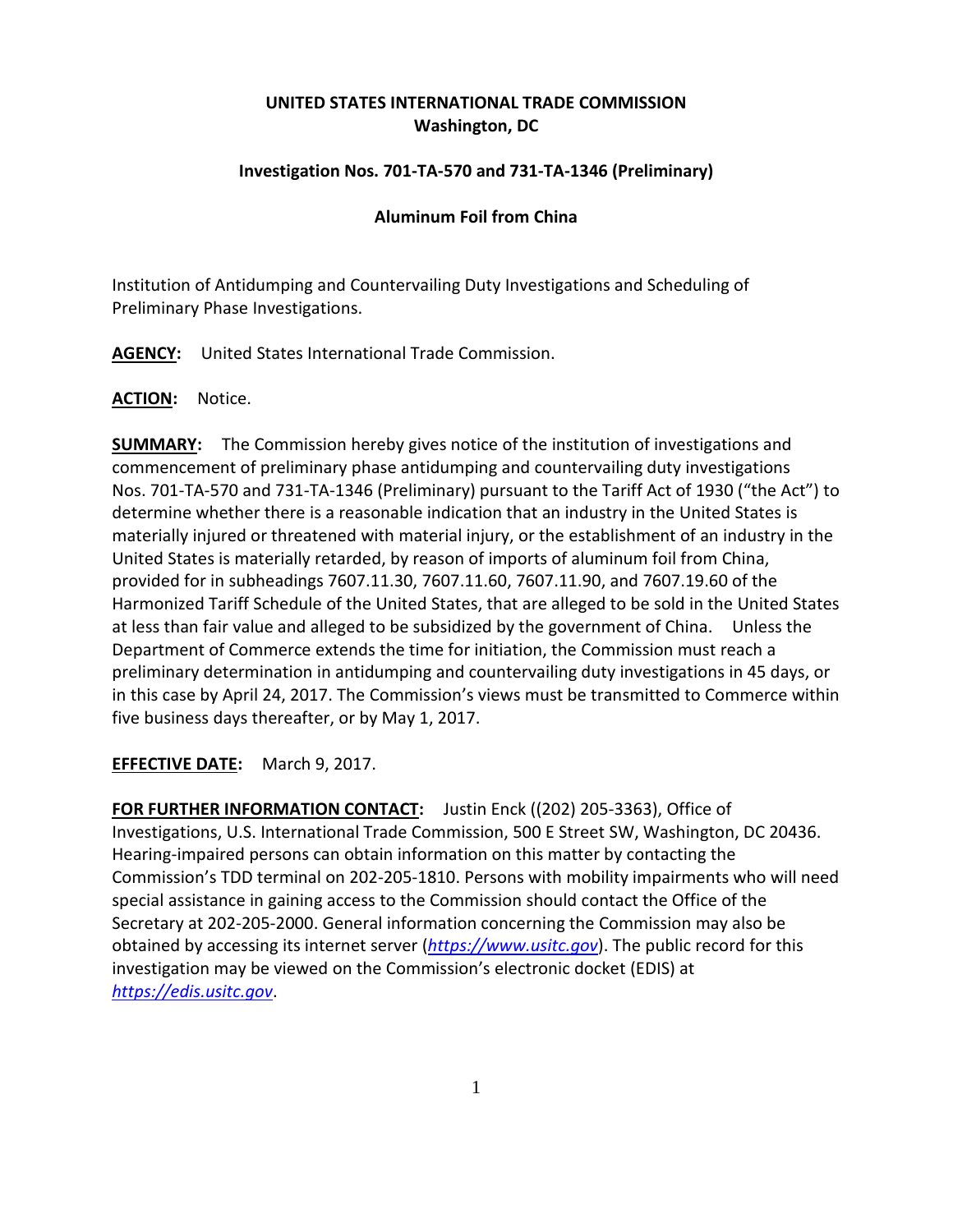## **SUPPLEMENTARY INFORMATION:**

**Background.**--These investigations are being instituted, pursuant to sections 703(a) and 733(a) of the Tariff Act of 1930 (19 U.S.C. 1671b(a) and 1673b(a)), in response to a petition filed on March 9, 2017, by The Aluminum Association Trade Enforcement Working Group and its individual members.

For further information concerning the conduct of these investigations and rules of general application, consult the Commission's Rules of Practice and Procedure, part 201, subparts A and B (19 CFR part 201), and part 207, subparts A and B (19 CFR part 207).

**Participation in the investigation and public service list.**--Persons (other than petitioners) wishing to participate in the investigations as parties must file an entry of appearance with the Secretary to the Commission, as provided in sections 201.11 and 207.10 of the Commission's rules, not later than seven days after publication of this notice in the *Federal Register*. Industrial users and (if the merchandise under investigation is sold at the retail level) representative consumer organizations have the right to appear as parties in Commission antidumping duty and countervailing duty investigations. The Secretary will prepare a public service list containing the names and addresses of all persons, or their representatives, who are parties to these investigations upon the expiration of the period for filing entries of appearance.

**Limited disclosure of business proprietary information (BPI) under an administrative protective order (APO) and BPI service list.**--Pursuant to section 207.7(a) of the Commission's rules, the Secretary will make BPI gathered in these investigations available to authorized applicants representing interested parties (as defined in 19 U.S.C. 1677(9)) who are parties to the investigations under the APO issued in the investigations, provided that the application is made not later than seven days after the publication of this notice in the *Federal Register*. A separate service list will be maintained by the Secretary for those parties authorized to receive BPI under the APO.

**Conference.**--The Commission's Director of Investigations has scheduled a conference in connection with these investigations for 9:30 a.m. on Thursday, March 30, 2017, at the U.S. International Trade Commission Building, 500 E Street SW, Washington, DC. Requests to appear at the conference should be emailed to [William.bishop@usitc.gov](mailto:William.bishop@usitc.gov) and [Sharon.bellamy@usitc.gov](mailto:Sharon.bellamy@usitc.gov)) (DO NOT FILE ON EDIS) on or before March 28, 2017. Parties in support of the imposition of countervailing and antidumping duties in these investigations and parties in opposition to the imposition of such duties will each be collectively allocated one hour within which to make an oral presentation at the conference. A nonparty who has testimony that may aid the Commission's deliberations may request permission to present a short statement at the conference.